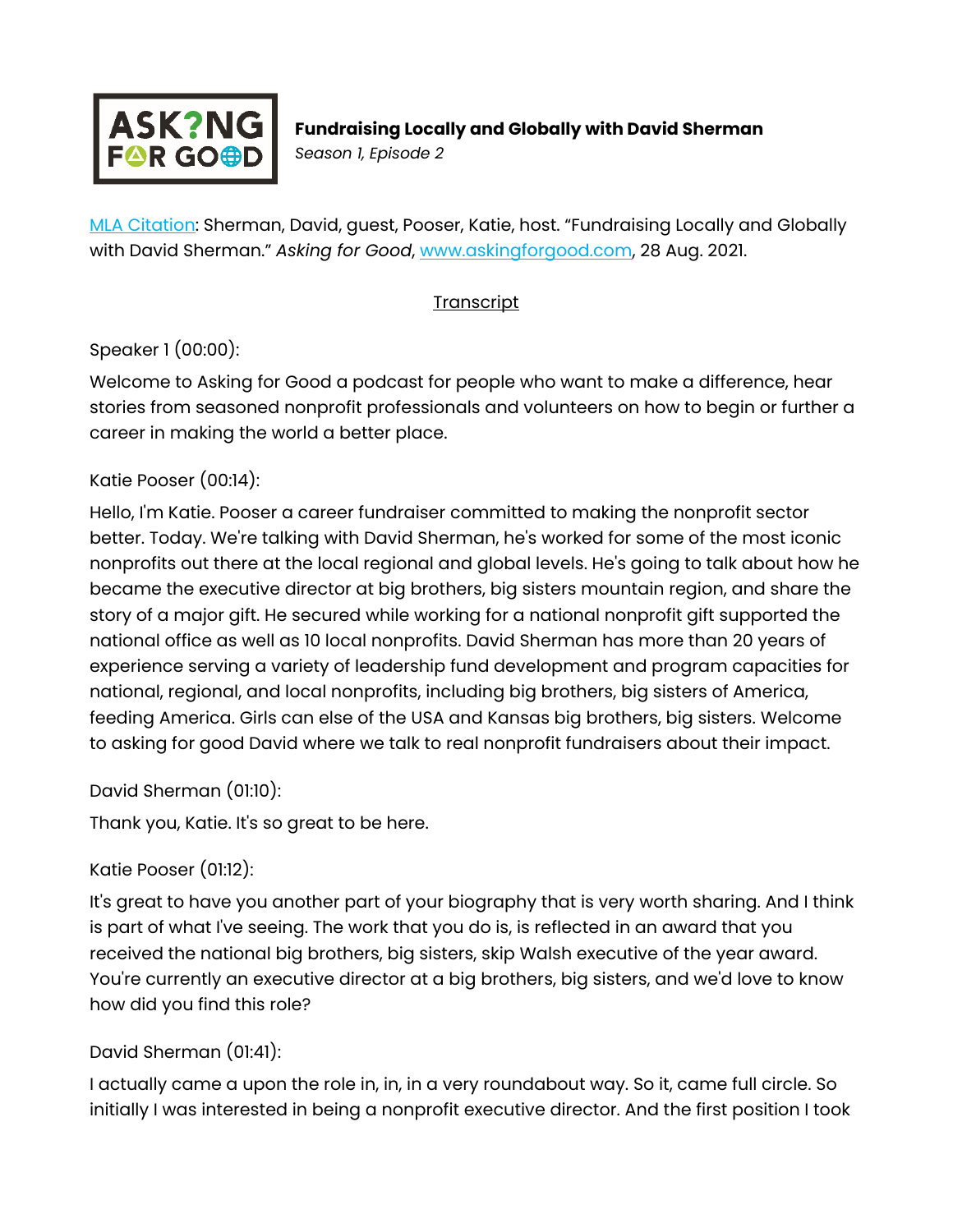was in fund development. I was fortunate enough to, to have a mentor in the person who hired me and he, he knew of my interest in becoming a nonprofit executive. And so was very careful to make sure I saw all aspects of the program, everything from board relationships to fund development, major giving grant, writing human resources, but I really struggled between, I knew I wanted to make a difference, but I didn't know how I wanted to make a difference. And so I spent a lot of my career on, on executive teams doing fundraising first at the local level, and then Kansas big brothers. We actually started very local.

## David Sherman (02:34):

We were a county program and we saw other counties that had the same need. And so we grew to a regional position. And in that I really got excited about scale and the opportunity to make a difference at a larger level. And that's what got me to working first with big brothers, big sisters of America and then feeding America and girl Scouts of the USA really looking at, can you make a, a bigger difference and a bigger impact? And what I found in doing that is that, well, yes, you can. I mean, you can talk about seven figure and eight figure grants versus, you know, 10,000 and a hundred thousand dollars grants or donor asks and so forth. But the challenge there is I've, wasn't getting that what that feel that I needed. I wasn't seeing those stories. I wasn't interacting with the people we were helping and making a difference with. And so that's where I was very fortunate in seeing this position open up and was, was able to return to my roots, which has been kind of the, the mountain west and and, and mentoring and big brothers, big sisters.

### Katie Pooser (03:42):

I liked your idea about, you know, you've had the chance to work at regional and local nonprofits, and you had the chance to work at scale at global and national nonprofits. And I think you hit on a really important point that you see said you lost the connection with the programming, and you knew that that's what would motivate you to keep working hard for the cause mm-hmm < affirmative>. And I think that's a very self-aware thing to notice where in the, in the ecosystem of a nonprofit, do you need to be, to be satisfied with your work?

### David Sherman (04:21):

Yeah, exactly. And it, and it's all about finding what, what works for you, because obviously every person is, is different. And, and it's a part of, of the journey I've taken in really figuring out what is, what is my personal mission statement? What is it that I want to get out of my life and out of the service that I'm involved with. And, and to me that's a really key and essential part. And I, I found, I, it really, it wasn't any one moment, but I just saw that after working, you know, 20 years almost, I think it was 18 years at Kansas, big brothers, big sisters. All of a sudden I was in this pattern that a lot of development people find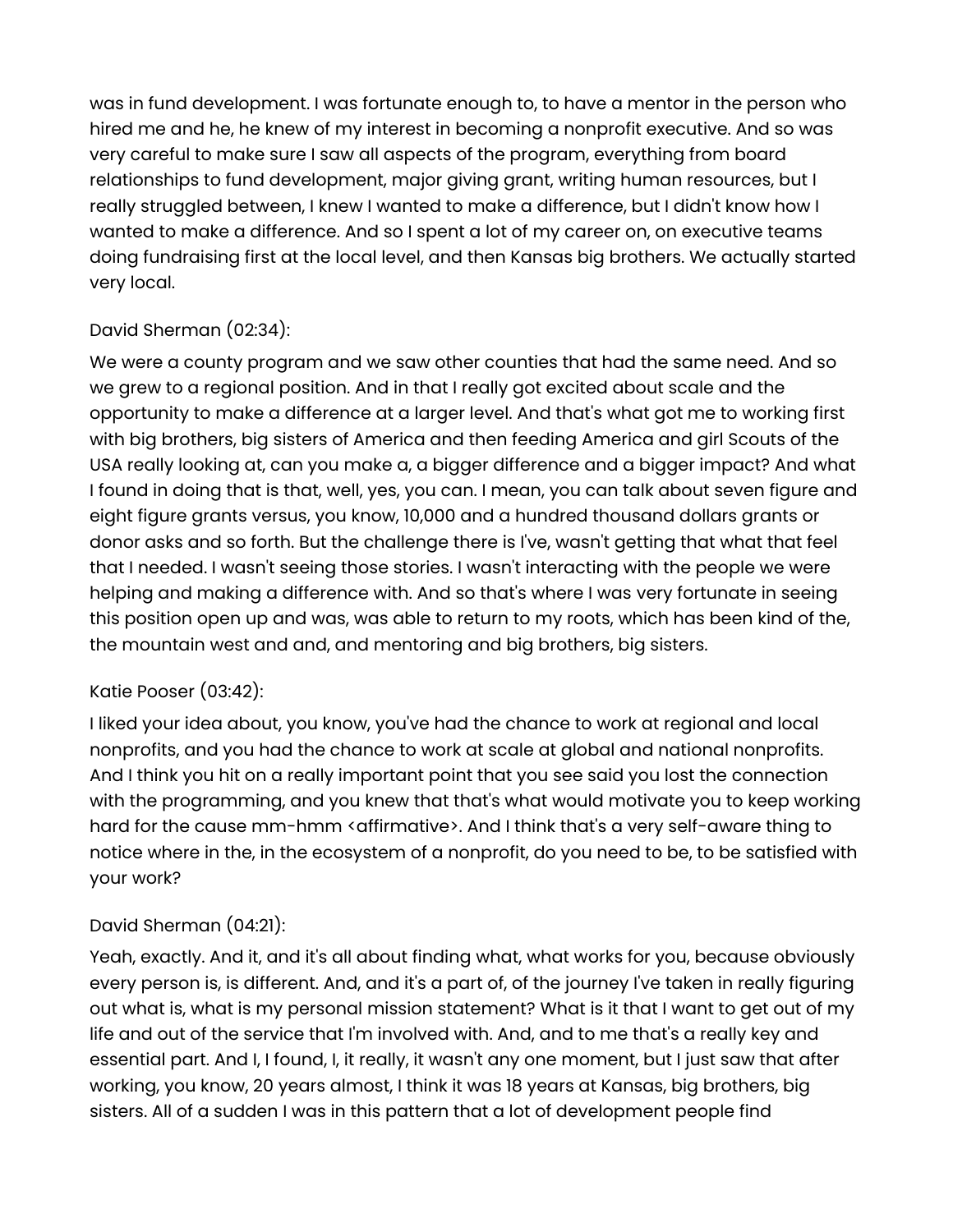themselves in of every year and a half, every two years finding a new job. And I was thinking, what, what am I missing here? And, and it was that it was that direct connection. And I was finding that missing in my life too incidentally as my, my relationships with family and friends. And so that was part of this whole return to, you know, I'm in Santa Fe now, which is six hours from Denver, where I grew up. And I just feel a lot more centered and connected, which allows me to work more, more efficiently and to make a difference at a, at a level that, that makes sense for me.

### Katie Pooser (05:38):

That's great. Well, you told us that you started at Kansas big brothers, big sisters, and had a great mentor who helped you learn about the different types of development and the different parts of the organization. One thing that I missed that I'd love for you to talk to us a little bit more about is what made you decide to apply for your first nonprofit job? How did you enter this sector?

#### David Sherman (06:05):

I graduated college and with a degree in political science and economics, and what do you do when you have a degree in political science and economics, you go to law law school. So I applied to several law schools, got accepted to university of Denver and found myself a a week in facing \$30,000 a year in loans, which I'm sure now it's probably double that. And I was like, I don't want to be an attorney. There's a problem here. Why am I, why am I doing this? And I couldn't find myself, I couldn't motivate myself to study. So I actually went and sought out a career counselor. He could have called himself a career psychologist because you did a lot of, of behavioral type work, a lot of introspection. And what's important to you, what you value.

### David Sherman (06:59):

A lot of testing. And I decided that I, I always knew I wanted to do something that would make a difference. And I always knew that I wanted to do something where I could innovate where I could, you know, use my skill sets. But I had never thought about applying those together and doing it, you know that, that work working for a nonprofit. And that's what we came on was nonprofit leadership. And so right out of the gate, you know, being young and a little bit naive, I applied for an executive director position and you know, first job outta college and I did position, but I left a good enough and prep with the interviewers and with the CEO who interviewed me that I got offered a fundraising position. And that's, that's where we started. So a week later, I'm in a smokey bowling alley with towels begging these league bowlers to participate in a bowl for kid's sake fundraiser. And

Katie Pooser (07:55):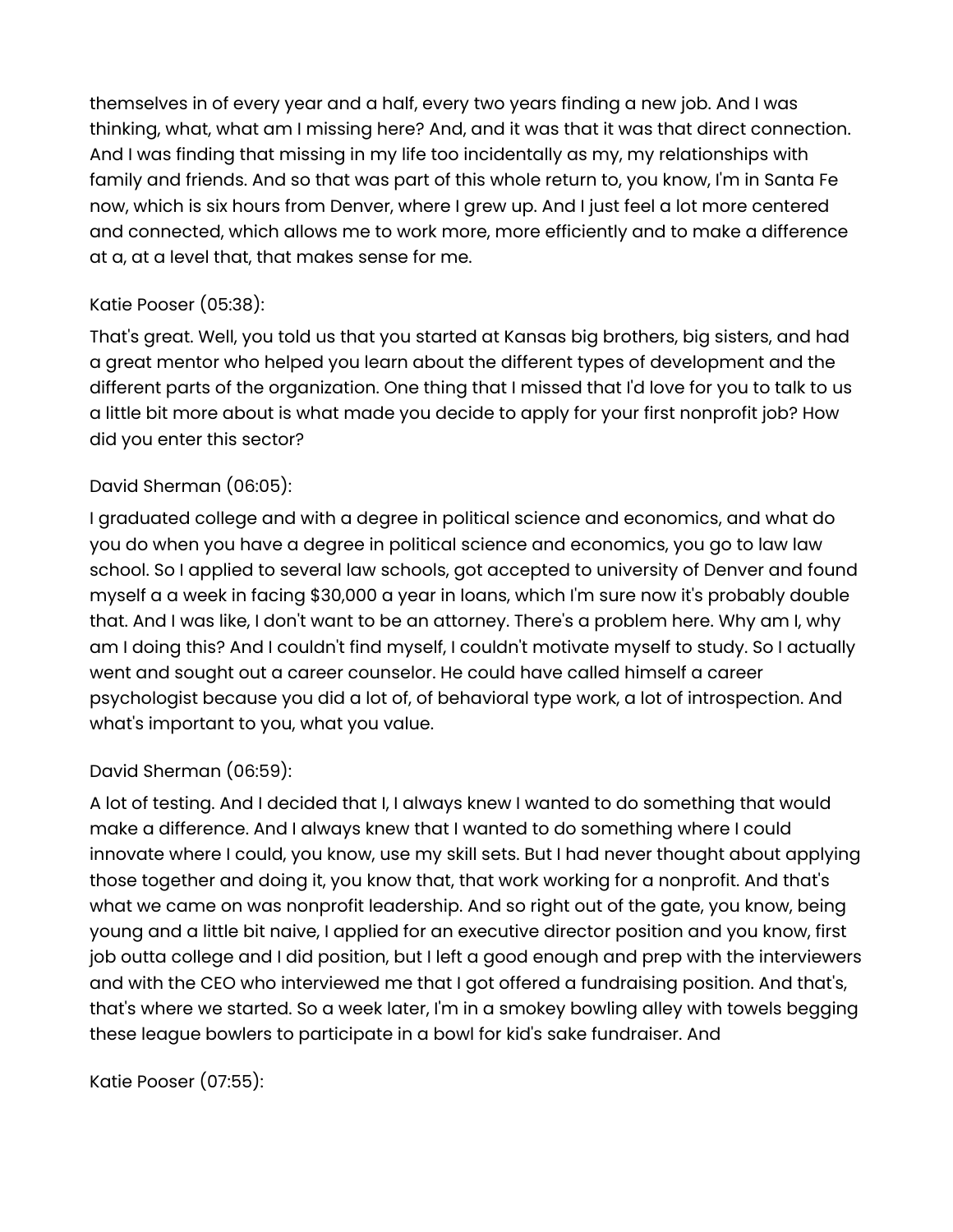Let's talk about a gift that perhaps ties part of your story together. You are a person who knows nonprofits at a regional and local level, you know, nonprofits at scale. So let's talk about a gift that would illustrate both of those concepts.

### David Sherman (08:13):

Absolutely. I have one specific one that comes to mind and it not necessarily the, the largest gift or are, are necessarily the most impactful, but a, a, a very important relationship that I was proud of developing, but also just found fascinating. And this was a, a couple, the husband is actually, or was a well-known hedge fund manager. I won't mention names, but if you've seen the big short, you, you, you know, part of his story and the wife was founder and, and director of a local children's nonprofit that was involved with medical research, both just, just brilliant people. I was a little bit intimidated by the husband at first because of his unique blend and background, right. He he's brilliant. He, he has this economics background. I can talk economics, but, you know, he had a PhD in it and also just had this medical knowledge because of the interest in his, his wife's foundation.

# David Sherman (09:08):

And I knew right off the bat there, not that you should ever fake it. And I would never say fake it with the dough owner, but you're not gonna be able to fake. You're not gonna get anything by him. He's gonna have questions about all of your research, what, you know, what is it validated? How is it validated? I mean, really into the weeds on stuff. So, but, but on the other hand we knew that they're both compassionate, but his wife really had a desire for the stories of change and how, how their investment was gonna impact others. And so going into that, we put together a strategy where, where we worked with them over a series of meetings first off to make sure we understood how they wanted their investment made and how they wanted their dollars to be best used.

# David Sherman (09:54):

And, and, and it was, they wanted to get, get out of being a donor to our organization. But also understanding how we can put that together and put something in action that, that they're proud of, that they know that they made a difference, but that also for us is actually making an impact. And so we had our first meeting over, over drink, and it was just me listening and trying to understand exactly what it was. There was this term that the donor kept using that he wanted to donate at the margins. And it was like, okay, what, what do you mean by, at the margins? I mean, because that, that even in the economics world, that can mean different things. And we really found that what he, he was looking for is to invest where if, if his investment wasn't made, if their investment wasn't made, no one at all would be hoped.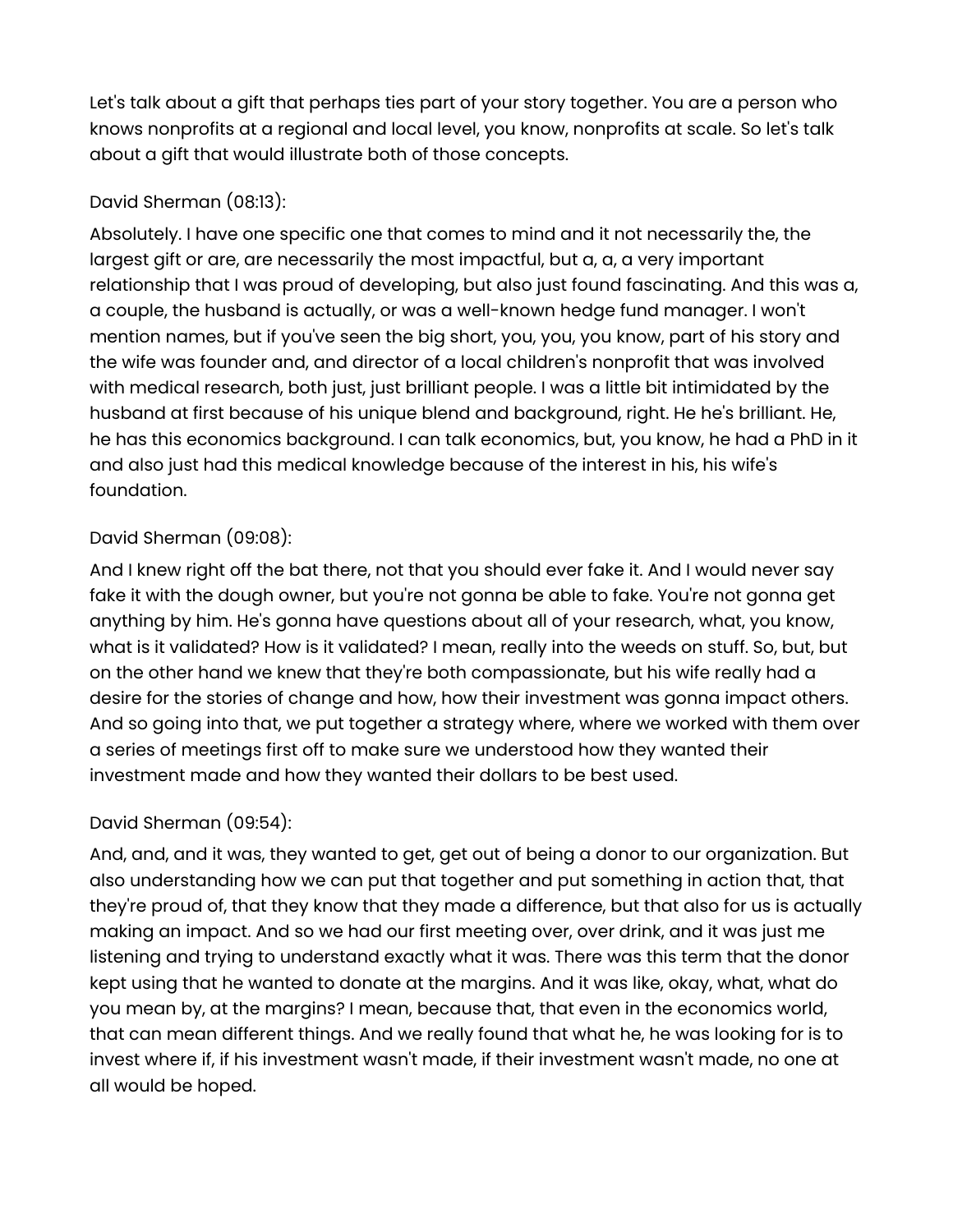## David Sherman (10:47):

But by making this investment, you know, we're not gonna change the world, but we're gonna, we're gonna allow you to reach a lot of people in a small way. So that could be a, providing some sort of, some form of capital in the food world. You know, it could be a food trip that, you know, that was distributing food. It could be an investment in training or resources, something that allows that organization to take the next step up. And so what we were able to, so we talked about that, then we had a dinner and I came back with a proposal. And what we decided to do is we looked at 10 different member organizations and each one, their impact was a little bit different, but, but we showed with grafts how this investment would've allow us to serve this many more families and children with that. I also passed on an invitation to attend one of our research conferences. And so that was our third meeting was, was kind of closing the deal over breakfast before the conference began. So we were able to do that and we were able this was an example where at a national level, we were able to impact multiple communities through a, through a gift at, at the margins. How

### Katie Pooser (12:07):

Did you find this donor or how did you know that they would be open to this first conversation to talk about making a gift at the margins or a catalytic gift?

#### David Sherman (12:19):

Right. So, and in this one, I, I mean in prospect research is always critical, but this, this, this one actually came about through relationships with our member organizations and they had been contributing on a local level. And, and so that's how we, we first received awareness of, of the couple and just asked for an introductory meeting and had also read about some of their giving. And, and they actually had a, a foundation that they gave through. So it really was, was, was that entry level. And then conversation over the phone leads to a meeting in person leads to, you know, eventually a gift. And like you said, it's always worked in the process. Yeah. Was, it was a long process, definitely 18 months or more, which,

#### Katie Pooser (13:09):

Wow. But you could tell that you were making progress during that 18 months.

### David Sherman (13:15):

Yes. Yeah, absolutely. You, you knew you were making progress. I, I think the, the thing we underestimate is that people who are in, in philanthropy, they understand the cycle as well as we do. And so I never felt like I was being misled and it it's, it's almost like a dance. I mean, they knew the next step and I knew that that was the next step. And like I said, it was a team effort too. It wasn't just me. It's bringing in our program team, our research team,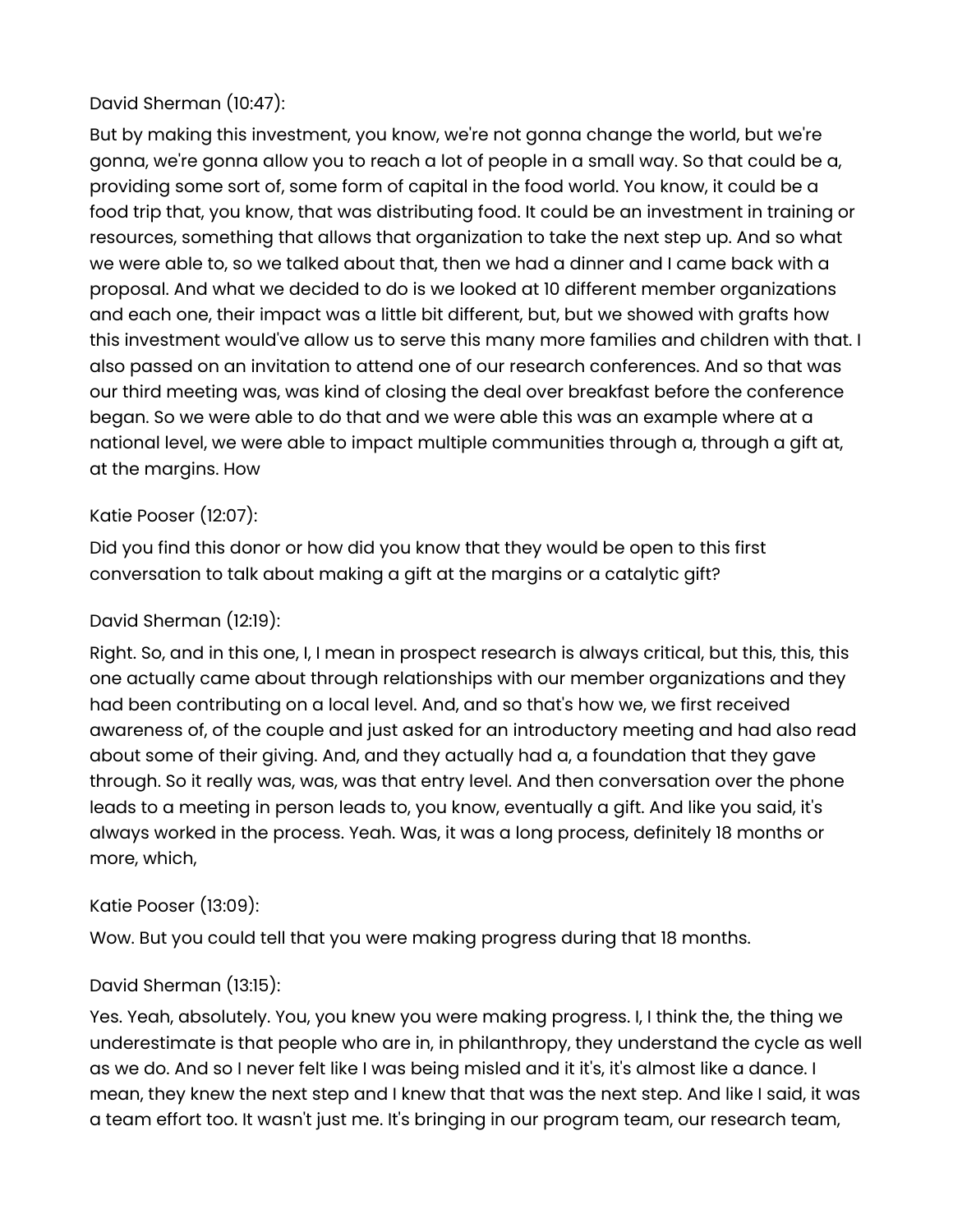and just making sure that they have the confidence and trust to, to make a gift at the level that they're capable, capable

# Katie Pooser (13:55):

Of giving. I'm thinking about the backgrounds of the husband and wife in this story. Mm-Hmm < affirmative>, the husband is in finance. The wife is working in medical related nonprofit work. And I'm wondering if, as you were having these meetings, was there ever a point where you would have package the same concept or same message in different ways for, to accommodate their work styles or personalities?

## David Sherman (14:25):

Yeah, a little bit, but it was the, the dynamic between the couple was interesting because they, I, I mean, they were used to this and, and it would be more, it was subtle, but it would almost like a handoff. So if I was talking again, if I was talking about how need X amount of dollars, and it will, will be able to serve Y number of children, you know, then I'd be talking with the husband. And then as soon as I start talking about the social determinants of health, you know, then that would pull in the wife. And so it was just kind of this back and forth like that. I mean, they were both engaged fully, but you could tell which topic of conversation would be most appealing to each one. And I should say, I mean, just as a side note before managing the nonprofit, the, the wife, she actually worked for NASA or one of the space agencies. So she had also had kind of that kind of math brain or whatever you wanna call it. Right,

### Katie Pooser (15:26):

Right. Yeah. Yeah. That the analytical, analytical

### David Sherman (15:29):

Wasn't afraid and I'm analytical. So I think, I think in determining who stewarded the, these donors, there was probably some intentionality in that too, as I look back on it because we could have assigned other staff to the relationship.

### Katie Pooser (15:42):

That's a really great point too. And I've certainly experienced situations where the don't just clicks much better with another staff person. Mm-Hmm < affirmative>, that is actually one of my big tips is to make sure that your donor has a few different relationships in the organization in case one that staff member needs to move on for some reason, or needs to be called onto other projects, or, or maybe you'll find that you have a better connection to another staff member. So we shouldn't own these donor relationships

### David Sherman (16:20):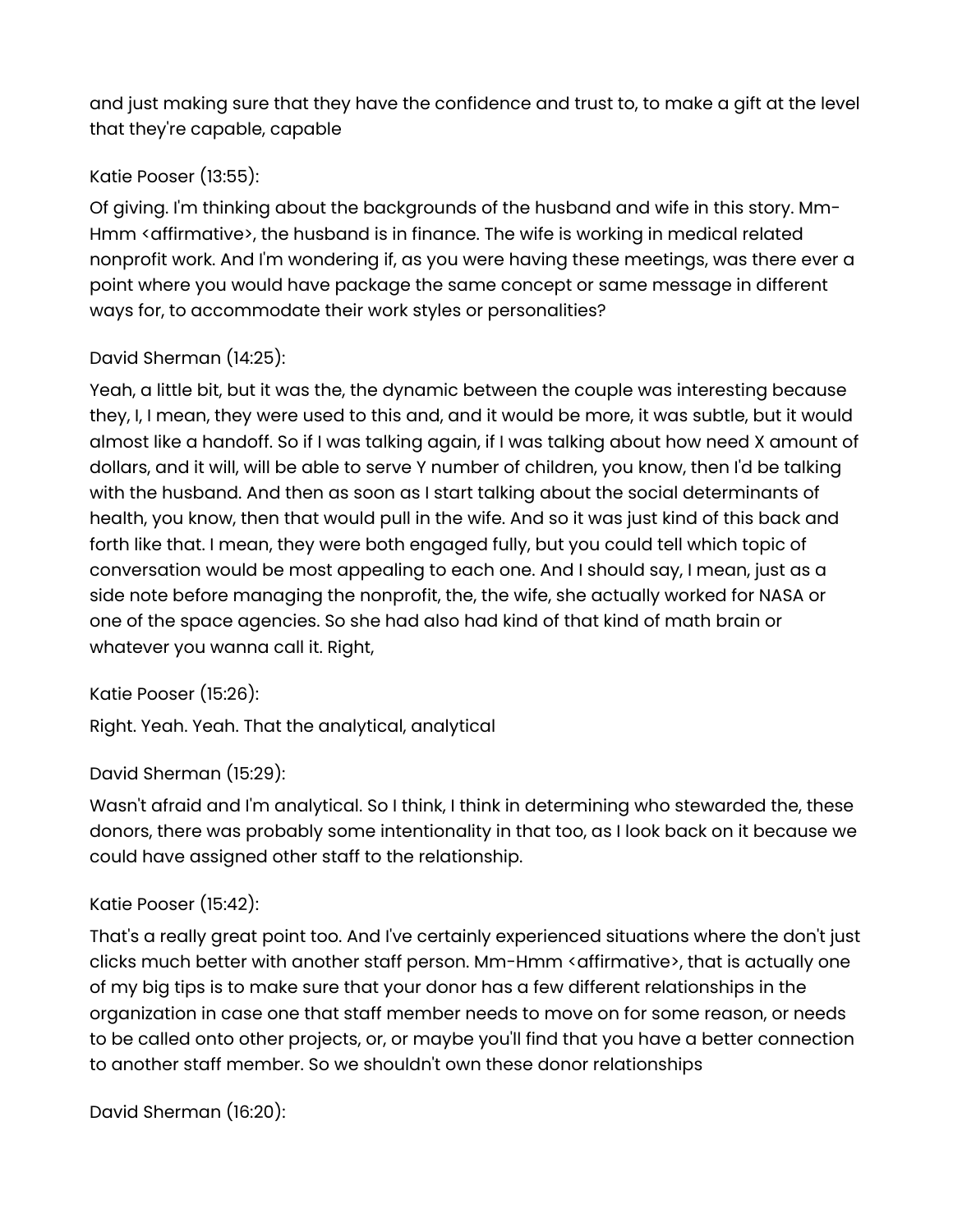That is such a critical point. And that's something that's been reinforced in the position. I, I took two and a half years ago. I learned real fast, which donors were donors to the agency and which donors were donors to my predecessor because she had been here for 18 years and was phenomenal for people that were giving to her, not to the mission. And I think it's my job coming in to convert them to donors of, of the agency, but it wasn't always possible. And so as much as you can, you know, get away from all ownership of the relationship at the individual level and more at the agency level is critical.

## Katie Pooser (17:00):

So I think this is really my last question about this specific ask, as you were preparing your proposal and ask, were you considering how the donor would be telling their friends and family about this gift?

# David Sherman (17:18):

Yeah, it's funny. You mentioned that, but I, I totally was. And I was so I remember this moment. In fact, I, in doing my research, I got on the donor's blog. They, they had a blog site and also was I think Twitter was, I think it was Twitter was just starting to gain popularity and, and he would do Twitter posts. And so I kind of modeled the ask after that and had some graphs that kind of resembled graphs he had been posting. And, and, and I kind of in my eye pictured him writing a post on this investment. And I, I never saw that and I'm not gonna say it didn't happen, but I never, never did see that. But there was this moment when we were that third meeting < affirmative>, as we're sitting down and he's looking at it, the graph, and he gives me this look, and it was kind of like a nod of approval. Like, yeah, you're getting this. I could picture, you know, at dinner parties, the wife talking about how they would help 10 different organizations through investments and that it was gonna help children have our meals over the summer. And, you know, just being proud of the, the difference they're making.

# Katie Pooser (18:34):

Whenever you talk about reading the donor's blog, I think that's a really critical concept to know, and be aware of as someone new to the field when donors or people publish content, whether it be a, on LinkedIn or their own personal website or in a book absolutely consume it. Absolutely understand it, it's offensive. In fact, if you do the opposite, if you are reticent to take on what they're saying publicly, you know, you just sound out of touch when you talk to them, if you are not up to speed on what they're publicly making available about their thought process.

# David Sherman (19:15):

Absolutely. And I remember again, taking it back to program. I remember in my program training way back with big brothers, big sisters, when I first started and the program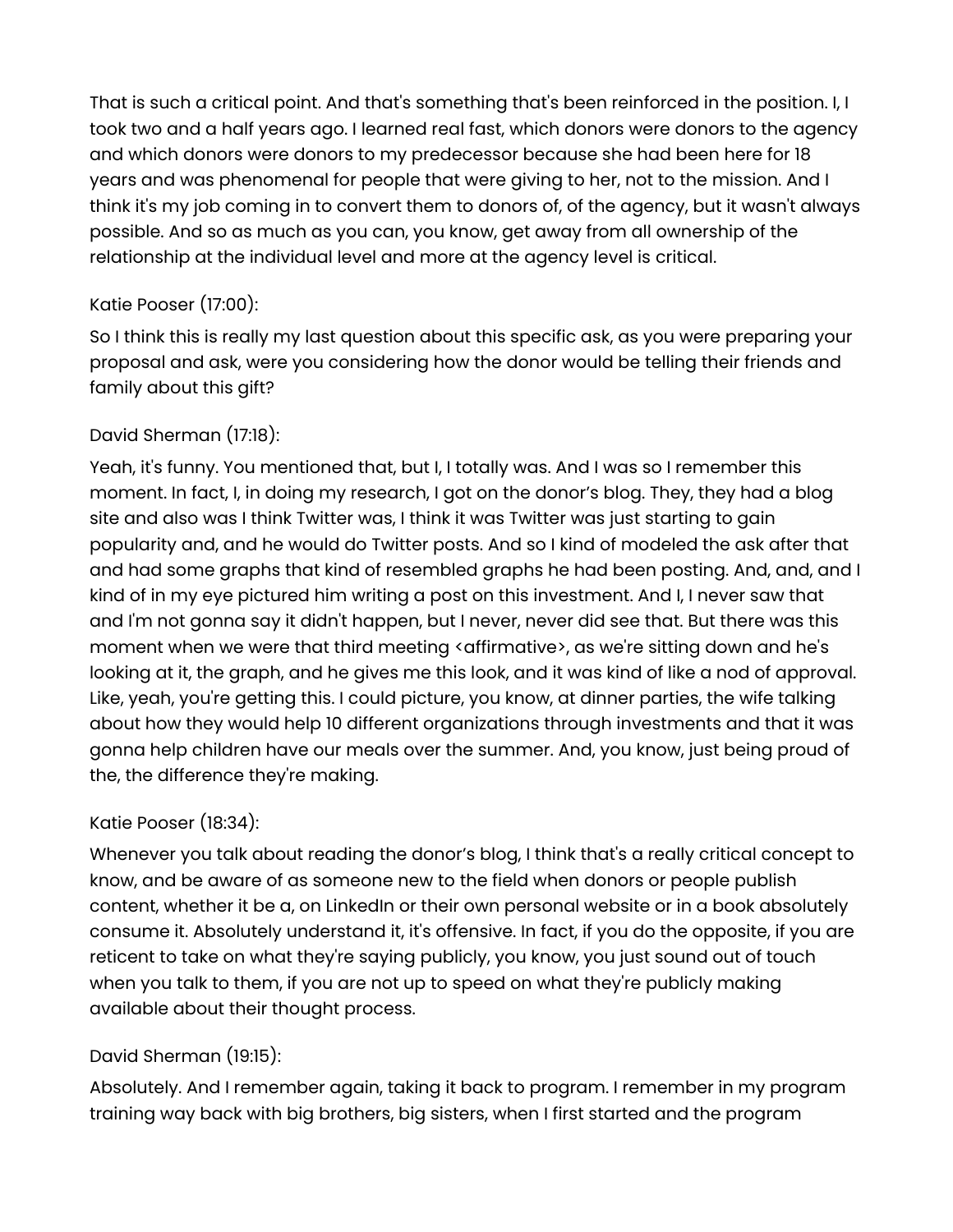director, his answer, when you would go to him with a problem, his would answer the question with the question, have you read the file? And he would say, it's in the file. And same thing. I mean, if you, if you haven't done your research, the, the answers to what the donor's passions are to what they would be most interested in to what motivates them, who it it's all there. And there's so much now, even if they don't have a blog, there's so much you can do through research and finding out about other organizations, they support groups they're involved in, you know, are they passionate about the outdoors? Are they passionate about technology and all sorts of things that you can use as clues and, and, and making your ask tailor made for them? <Affirmative>,

## Katie Pooser (20:12):

Let's talk about your role as an executive director and, you know, part of that role is hiring, and I know absolutely most of our listeners are in college or graduate school, or they're considering a career transition into the sector. So as a hiring manager, the talk to us about what you're looking for in a candidate.

## David Sherman (20:36):

Yeah. That's great. I'm, I'm looking for kind of a balance, I almost at a unicorn, but I'm really not. <Laugh> it. first and foremost to me are the intangibles, right? You, you can teach anybody about the moves management or the donor cycle. You can't teach someone tenacity. I don't think. Right. So you're looking for is this person a go-getter do they, do they listen actively? Are they professional? Are they passionate? And, and I think the interview setting for me is, is critical with development positions, probably more so than any other position, because it's so similar to the donor relationship. And you're seeing real time how this person interacts and thinks on their feet and builds rapport and, and develops a relationship. And so that's really what I'm looking for more than anything. Our, our, my most recent hire for, for fund development officer my board thought I was not all of them. The ones that met her understood that some of 'em thought I was crazy because she had never had a development position, but she's knocking it outta the park. And it's because of her passion and, and she's bright. And she, she has just outstanding people's skills. And, and I knew that the rest could be, could be trained and, and, and yet, or there,

### Katie Pooser (22:10):

Well, given that example, and the fact that you shared that you applied for an executive director job fresh out of undergrad. I think I know the answer, but I'm gonna ask directly, should we be applying for jobs that we are underqualified for, or that we think we're underqualified for?

David Sherman (22:28):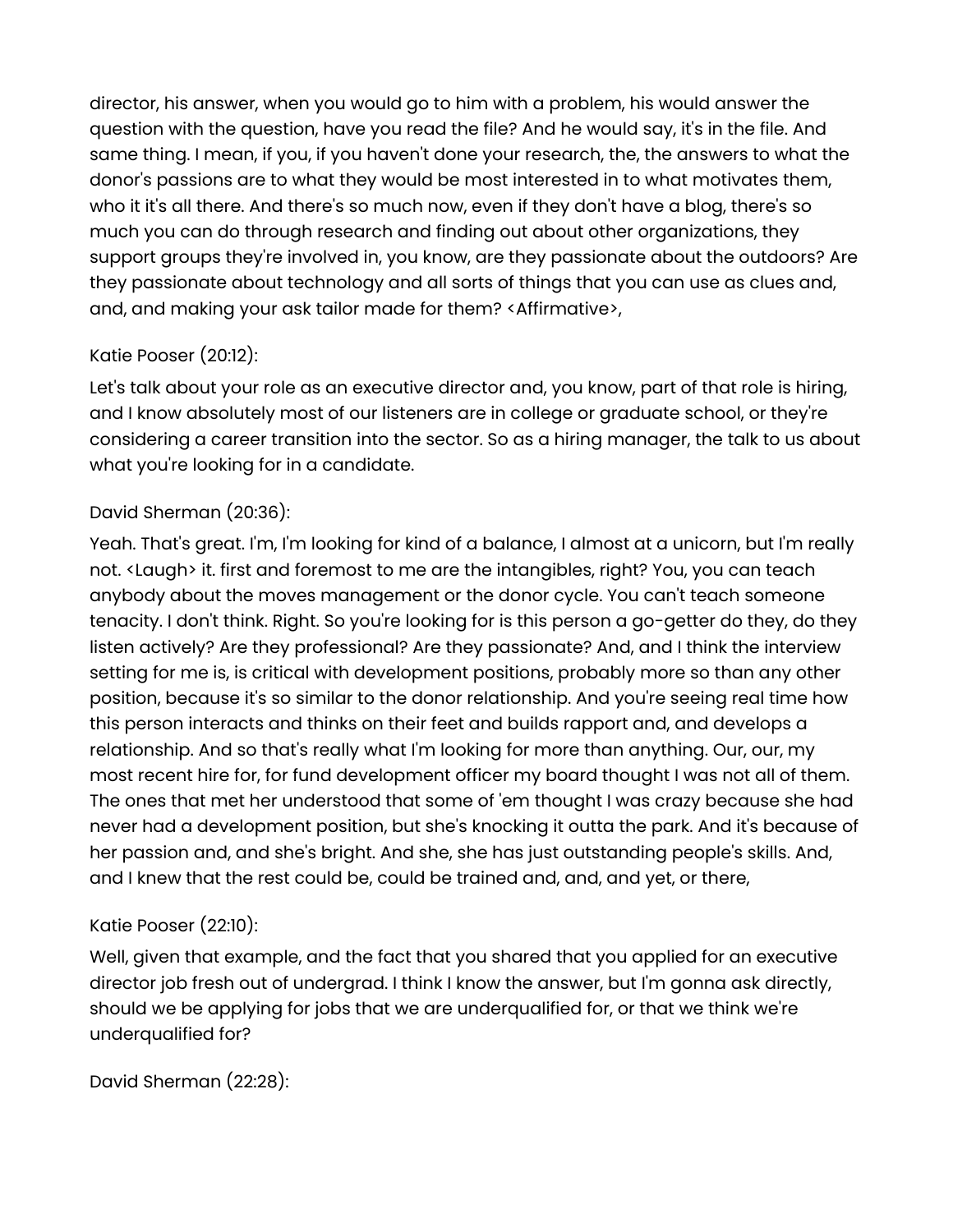Yeah, I absolutely. And you're right. You probably know the answers. So I think I mean, obviously within reason, right? I mean, I'm not gonna go apply to you know, work for a vet having no experience in, but, but when we're talking about fund development and you're interested in a career and fund development, if you see a position and you don't have the exact qualifications for it, still try and get your foot in the door, apply for it and, and make your case because that's part of networking too. And you know, with, with my example, I didn't get the job, but I did get some valuable experience for first of all. I mean, the, the, the, the interviewing process and writing the application and cover letter, and, you know, all of that is, is the real time experience that you need, but also you know, it led to another opportunity.

# David Sherman (23:24):

So but if you're gonna do that, go all in don't. What, what does annoy me as, as a hiring manager is it's so easy now to just get online and click on positions and submit your resume without really having an interest, you've gotta make your case. Your cover letter needs to be specific to the organization. It should bullet out your qualifications, that match what it is that the job post is looking for. And you know, you follow it up with, with a phone call and, and if you get the interview with the you letter, from the

# Katie Pooser (24:06):

Person applying for jobs standpoint, how do you find a good organization?

# David Sherman (24:11):

You do your research work your network. If you don't have a network, develop your network and trust your gut. And just remember when you're interviewing that, yes, they're interviewing you, but you're interviewing them too. So for me, I'm always looking for, is this mission something I believe in and can get lots of great causes out there. There's no reason to compromise. I'll just use an example for me personally, I after I left feeding America, I actually was offered and initially accepted a job for an organization. Everyone would've heard of if I used their name, their great organization, but their cause which is medical focused. It's just not something I'm passionate about. And fortunately, I determined that as I thought about it before I started the job, but so really think about things that you, you, you can get behind. And that doesn't mean you have to find a forever job, but what's the right fit for you for now. And, and don't compromise on that.

# Katie Pooser (25:17):

Many of the professionals I talk to have spent real time and are continually evaluating their personal mission or the purpose for their work and their, you know, personal service. And I wanna know from, from you, you've talked about that a little bit. Are there any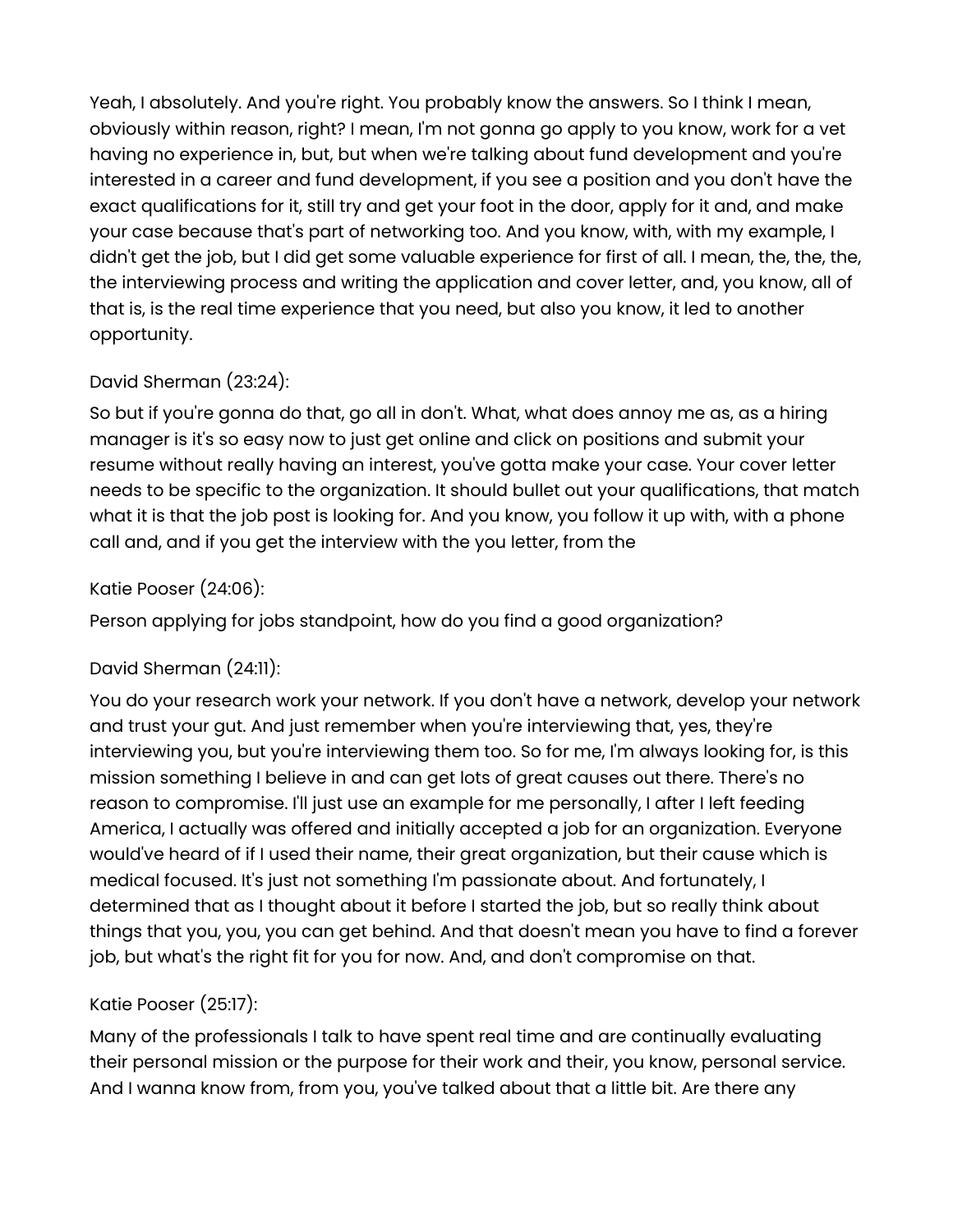resources or tools or activities that you do that help you yeah. Identify your personal mission or, or, or reconnect with your personal mission?

# David Sherman (25:53):

Yeah, and I think reconnect is the key. Right. And, and first off I, when I first heard about person personal mission I won't say I wasn't a fan, but I was like, I made it too hard, I guess. Right, right. I mean, you have your personal mission if you've written a resume or most people do. I mean, you, you have that statement up there that says innovative, hardworking leader who wants to make a difference for youth or whatever. I mean that that's the foundation or the start of your personal mission. So for me, I, I mean, it's, it's not so much a, a, a mission as, as, as knowing what, what drives me and where, and, and what I want to get out of a, a position and out of life. And that's, you know, helping people facing adversity youth, especially and, and knowing that I'm making a difference in the lives of others.

# David Sherman (26:51):

So, but what I have found real helpful in that, I mean, there's so many books and, and, and authors out there that write on the topic, but I've, I've really been into a book right now. I'll call it essentialism because something I struggle with is, yes, I wanna make a difference, but how do you focus that? Right. And I think it Gandhi basically talked about you know, shedding everything to focus on one thing and, and so simplifying your life. And, and, and I think there's something about that with your mission statement or, or what it is that your values are, identify those two or three core values, and then use that as a lens for how you view everything else. And don't, don't try and accomplish everything and, and don't get too far out of your lane. If that makes sense,

# Katie Pooser (27:48):

It has my wheels turning about a couple of things. I think that's very true in your first fundraising role. Also, it's easy to have a ton of ideas and to get a lot of projects going, or a lot of letters or emails or calls or events. And if you're everywhere, you're nowhere. I think that really applies to your work as well.

### David Sherman (28:12):

Yeah. You've gotta kind of figure out how do you quiet the noise? Because so much of what we do day to day is noise. And I mean, it's cliche anymore, but it's the discipline of pursuing less. And, and really there is, I mean, there's no shortage of things you can do. And, and it's all about prioritizing and really focusing on what's going to get you the, the, the gift that you need and the relationships that, that you need for your organization to sustain and flourish.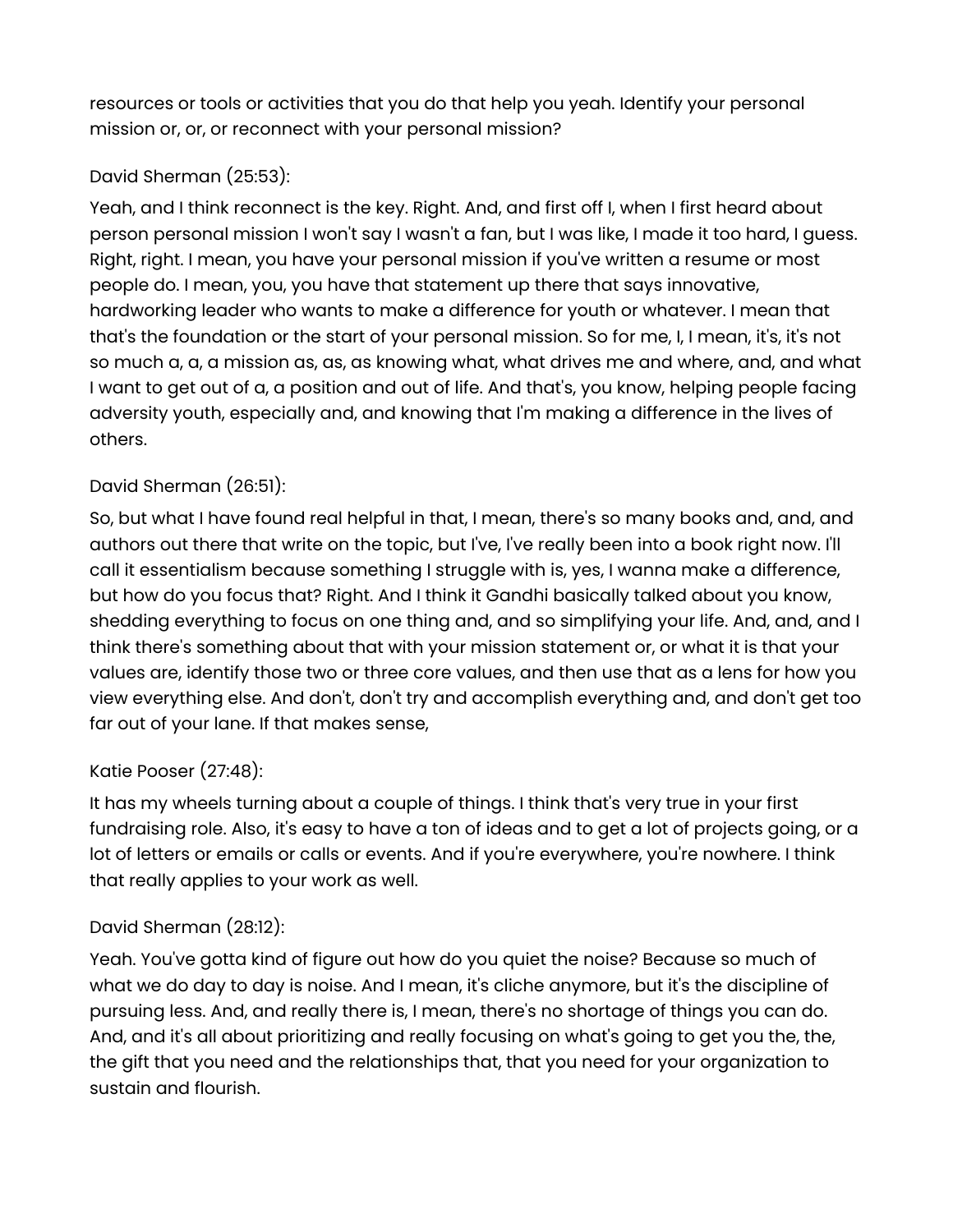### Katie Pooser (28:44):

Tell me about how diversity, equity and inclusion are part of the work you're doing.

## David Sherman (28:49):

We actually, and don't laugh, but we actually call it Jedi, which is justice, equity, diversity, and inclusion. That's great, but that's what it's all about, right. Is we're, you know, social justice is and equity. If there was equity, if there was social justice, you wouldn't need big brothers, big sisters. And, and, and any other youth program you want to want to mention, so who we are, and it's, it's what we do. And it's just having that sincere commitment to, to do our best, to make sure we reflect that, that we're nonjudgmental the, that we're accepting that we're open to change. And one thing we haven't implemented, but that I believe in firmly and that we're working towards is having formalized feedback loops where you're constantly getting like, like I'm ashamed to admit right now, we don't have a, a little or former little on our board. And yet we're all about serving these kids. Why, why don't we have a board member who was a little, or we have a staff member, who's a parent, but we don't have a board member. Who's been a parent in the program, lots of volunteer, but it's just having that voice and making sure that you have the right avenues for those voices to be heard and reflected in the decisions you make day to day.

### Katie Pooser (30:11):

Awesome. Well, I would be remiss if I didn't give us one minute here to plug big brothers, big sisters, you and I both have been big brothers and a big sister. I have two former littles that I still am in touch with, and they have celebrated many milestone birthdays, and one is already finished college. That ages me a bit. But yeah, I think that the folks listening to our podcast are those who are, service-minded, service-oriented want to make a difference and maybe looking for a place to volunteer and big brothers, big sisters is all over the us. Yes. I'll hand the mic to you for the pitch. It personally, I think it's a, a fantastic way to get involved in your community to get to know a wonderful person and to, to share all the great things you have to share. So a

### David Sherman (31:14):

Absolutely. And you can probably make the pitch better than I, but <laugh>, before I go to that I'll just say, make, make you feel not as old, my first little is approaching 40. Oh,

Katie Pooser (31:27): Right. <Laugh> and

David Sherman (31:28):